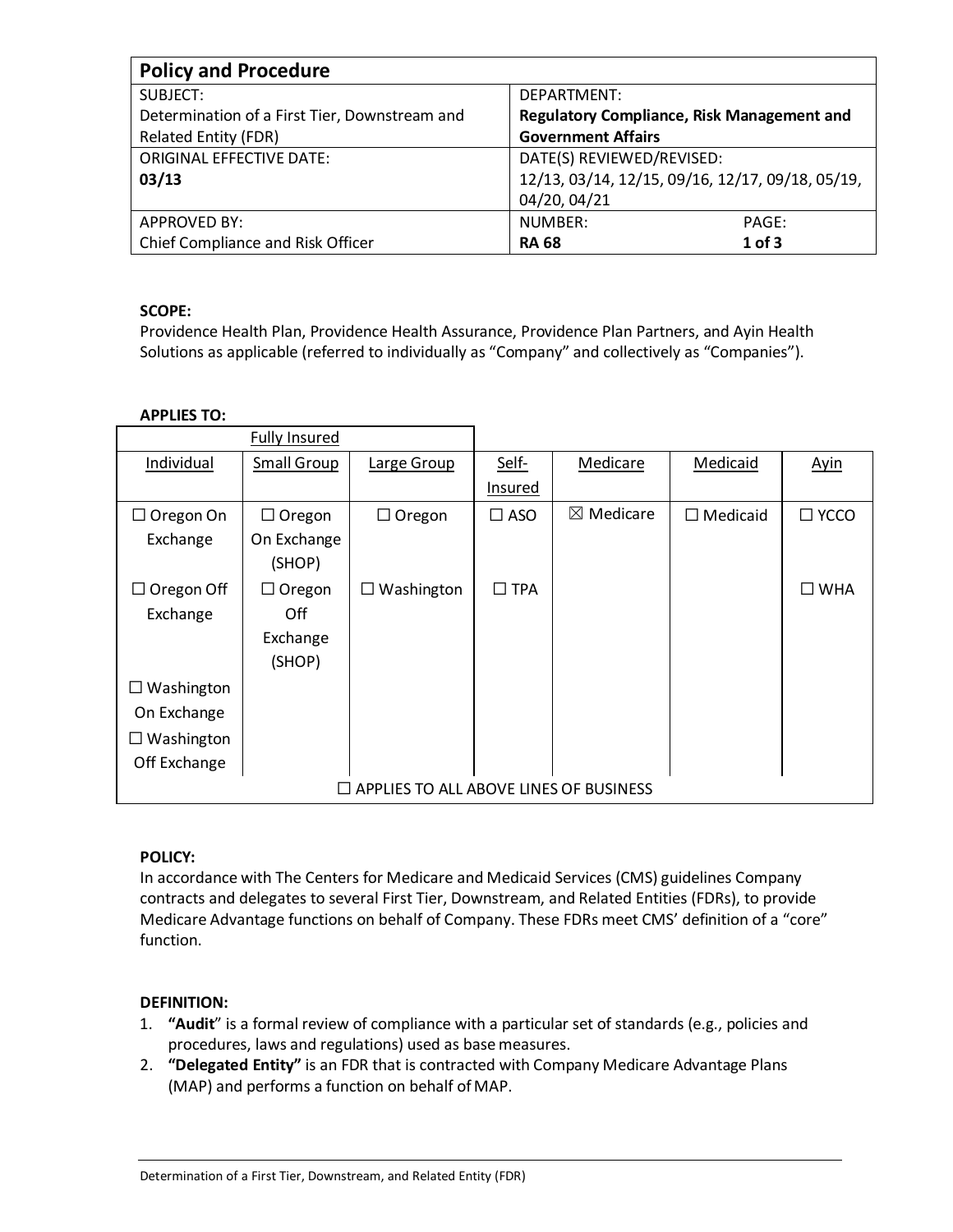| <b>Policy and Procedure</b>                   |                                                  |            |  |  |  |
|-----------------------------------------------|--------------------------------------------------|------------|--|--|--|
| SUBJECT:                                      | DEPARTMENT:                                      |            |  |  |  |
| Determination of a First Tier, Downstream and | Regulatory Compliance, Risk Management and       |            |  |  |  |
| <b>Related Entity (FDR)</b>                   | <b>Government Affairs</b>                        |            |  |  |  |
| <b>ORIGINAL EFFECTIVE DATE:</b>               | DATE(S) REVIEWED/REVISED:                        |            |  |  |  |
| 03/13                                         | 12/13, 03/14, 12/15, 09/16, 12/17, 09/18, 05/19, |            |  |  |  |
|                                               | 04/20, 04/21                                     |            |  |  |  |
| <b>APPROVED BY:</b>                           | NUMBER:                                          | PAGE:      |  |  |  |
| Chief Compliance and Risk Officer             | <b>RA 68</b>                                     | $2$ of $3$ |  |  |  |

3. **"FDR"** means First Tier, Downstream or Related Entity. **"First Tier Entity"** is any party that enters into a written arrangement, acceptable to CMS, with Company to provide administrative services or health care services to a Medicare eligible individual under the MA program or Part D program. "**Downstream Entity"** is any party that enters into a written arrangement, acceptable to CMS, with persons or entities involved with the MA benefit or Part D benefit, below the level of the arrangement between Company and a first tier entity. These written arrangements continue down to the level of the ultimate provider of both health and administrative services. "**Related Entity"** means any entity that is related to Company by common ownership or control and:

(1) Performs some of Company management functions under contract or delegation;

(2) Furnishes services to Medicare enrollees under an oral or written agreement;or

(3) Leases real property or sells materials to Company at a cost of more than\$2,500 during a contract period.

4. "**Monitoring Activities**" are regular reviews performed as part of normal operations to confirm ongoing compliance and to ensure that corrective actions are undertaken andeffective.

## **PROCEDURE:**

Company's Medicare Advantage Plans uses the criteria below to help determine if a FDR meets the definition of a delegate for "core" functions (see below for possible "core" functions):

- Whether the function is something Company is required to do or to provide under its contract with CMS, the applicable federal regulations or CMS guidance
- To what extent the function directly impacts enrollees
- To what extent the delegated entity has interaction with enrollees, either orally or inwriting
- Whether the delegated entity has access to beneficiary information or personal health information
- Whether the delegated entity has decision-making authority (e.g., enrollment vendor deciding time frames) or whether the entity strictly takes direction from the Company
- The extent to which the function places the delegated entity in a position to commit health care fraud, waste or abuse (FWA); and
- The risk that the entity could harm enrollees or otherwise violate Medicare program requirements or commit FWA.

Examples of "core" functions that relate to Company or any Medicare Parts C and D contracts are but not limited to:

- Sales and marketing
- Utilization management
- Quality improvement